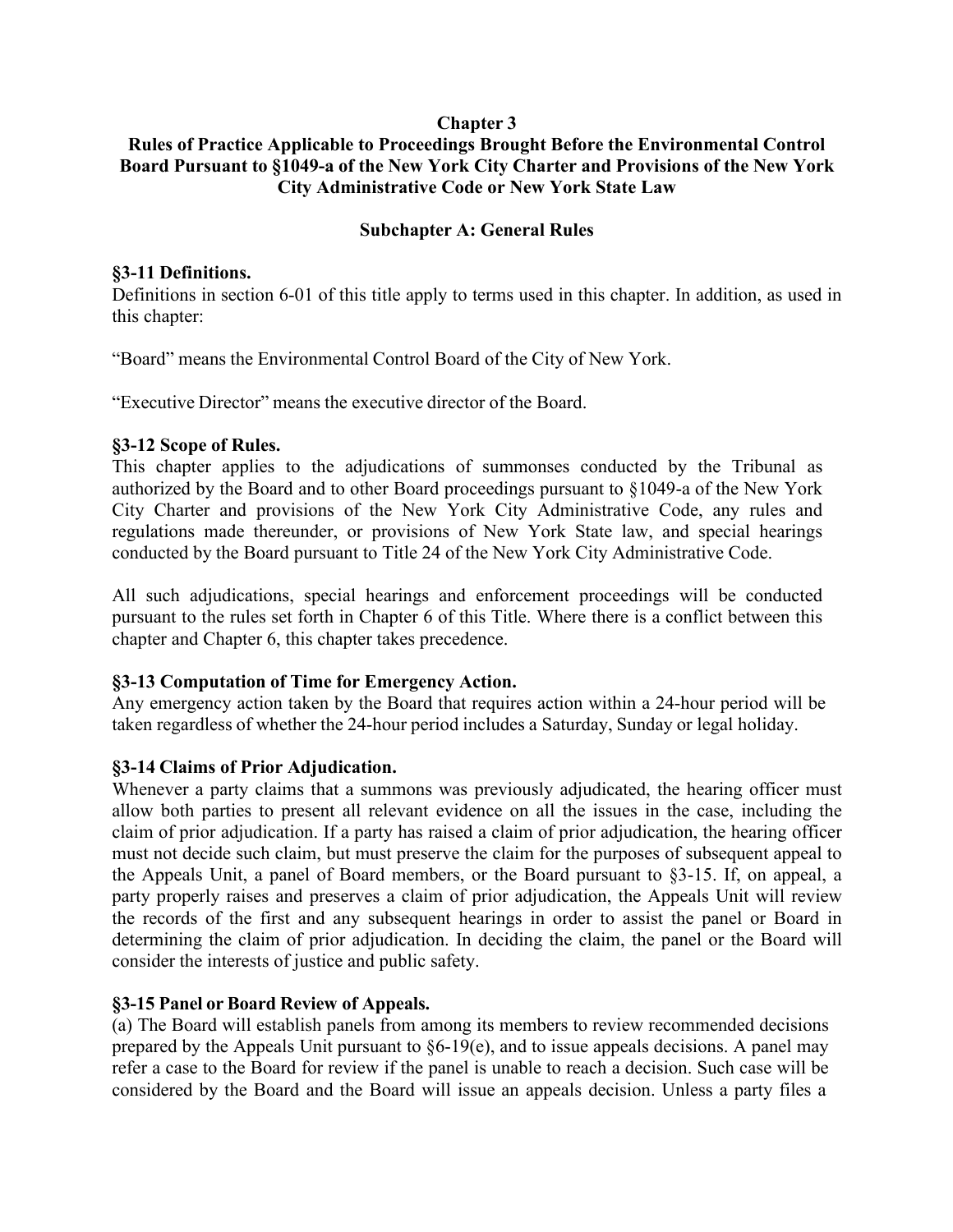request pursuant to subdivision (b) of this section, the appeals decision of the panel or the Board will be deemed to have been issued by, and become the final determination of the Board, which is also a final determination of the Tribunal. Judicial review of such determination may be sought pursuant to Article 78 of the New York Civil Practice Law and Rules (CPLR).

(b) Superseding appeal decisions. Within 10 days of the mailing of the Board's appeals decision, a party may apply to the Board for a superseding appeals decision to correct ministerial errors or errors due to mistake of fact or law. The request for a superseding appeals decision must be served upon the non-requesting party. A decision denying a request for a superseding appeal incorporates by reference the initial appeals decision. A decision granting a request for a superseding appeal vacates the initial appeals decision. This superseding appeals decision will become the final determination of the Board, which is also the final determination of the Tribunal. Judicial review of such determination may be sought pursuant to Article 78 of the CPLR.

#### **§3-16 Judicial Review When Board Decision is Delayed.**

(a) If the Board has not issued an appeals decision within 180 days from the filing of the appeal, or if the Board has not issued a superseding appeals decision within 180 days from the request for superseding appeal, the Respondent may at any time file a petition seeking judicial review of the Hearing Officer's recommended decision pursuant to Article 78 of the New York Civil Practice Law and Rules (CPLR). Such Respondent may rely on the recommended decision of the Hearing Officer as the final determination of the Board, provided that the following three conditions are met:

(1) at least forty-five days before the filing of such petition, the Respondent files with the Board written notice of the Respondent's intention to file the Article 78 petition;

(2) the Respondent serves and files the Article 78 petition on the Board pursuant to the CPLR; and

(3) the Board has still not issued an appeals decision or, if applicable, a superseding appeals decision at the time of filing the petition.

(b) The Board may issue a final determination after a Respondent files with the Board written notice of intention to file a petition for judicial review under subdivision (a) and before the Respondent has filed the petition.

# **§3-17 Admission After Default.**

Where the Board issues a default decision, in accordance with §6-20 of this Title, permitting Respondent to admit the charge and pay by mail, Respondent may enter a late admission and payment by mail within thirty days of the mailing date of the default decision. OATH may impose a fee of \$30 for the processing of such late admission.

#### **§3-18 Stipulation in Lieu of Hearing.**

(a) At any time before the Hearing Officer issues a recommended decision, the Petitioner may offer the Respondent a settlement of the summons by stipulation in lieu of further hearing.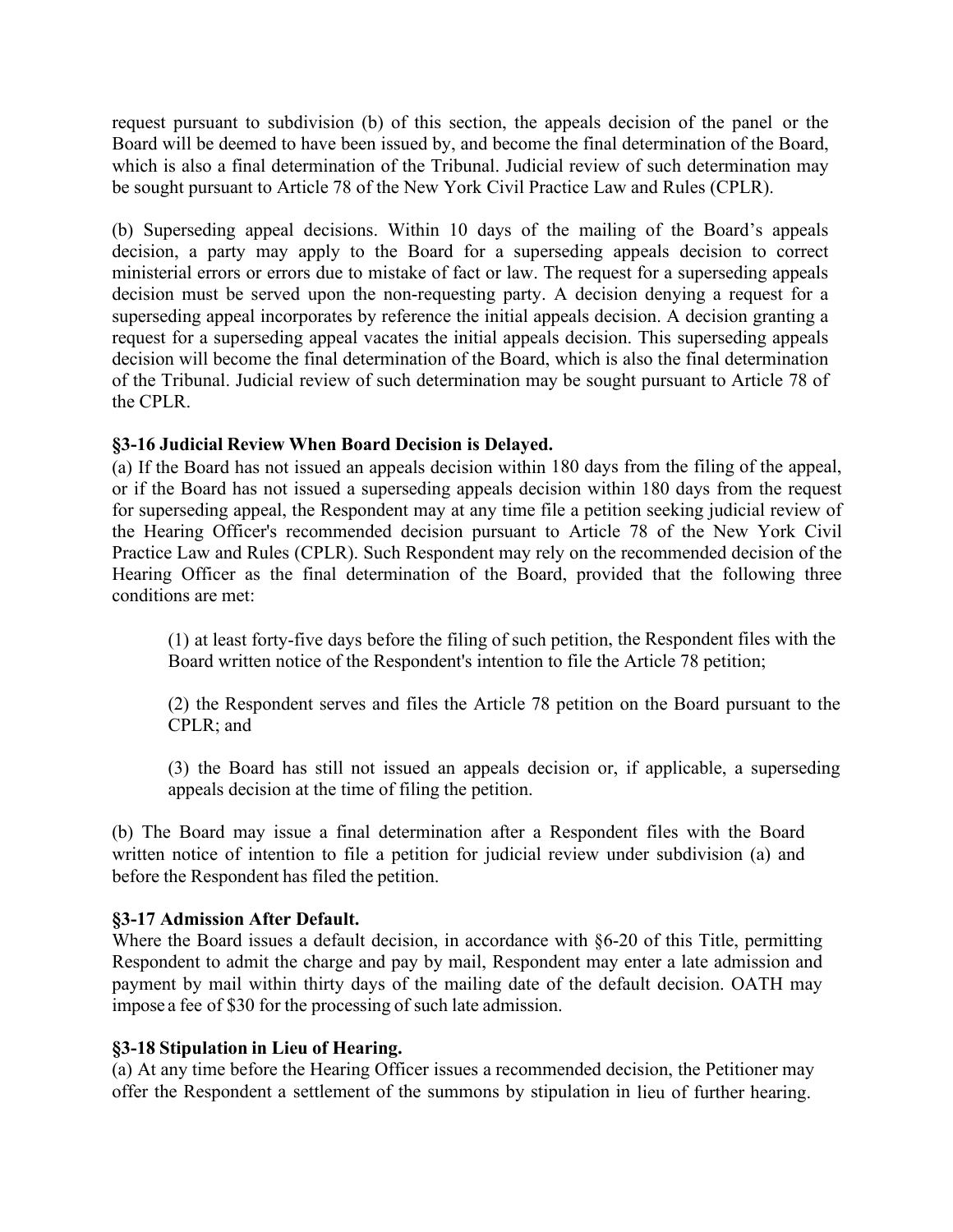The stipulation must contain an admission of the violation, the further facts stipulated to, if any, the amount of the penalty to be imposed, and the compliance ordered, if any.

(b) If entered into by Respondent and filed with the Tribunal prior to the first scheduled hearing date, the stipulation will be reviewed by the Executive Director or his or her designee. The Tribunal as authorized by the Board will, after receiving such stipulation, issue a final decision incorporating the terms of the stipulation. If the stipulation is not acceptable to the Tribunal, the matter will be rescheduled for further hearing.

(c) If entered into during the course of a hearing and approved by the Hearing Officer, the stipulation will be incorporated into the Hearing Officer's recommended decision.

(d) Decisions based upon stipulations may not be appealed.

#### **§3-19 Post Judgment Amendment of Records.**

(a) Upon the written motion of any party, the Board may amend any judgment to designate a judgment debtor by the correct legal name.

(b) The movant must file the written motion with the Executive Director. The movant must also file an affidavit setting forth the facts and evidence relied on and an affidavit of service, by certified or registered mail and regular mail, of the motion on the judgment debtor at the last known address and at the address or addresses at which the summons was or summonses were served. Such motion must be served on the judgment debtor and any other party. The motion must set forth the date and time of the hearing in accordance with the direction of the Executive Director, provided that such date and time will not be sooner than ten (10) days after the service of such motion on the judgment debtor. At such hearing, any party may appear, in person or otherwise, with or without an attorney, cross-examine witnesses, present evidence and testify. If the judgment debtor does not appear at the hearing, the Hearing Officer may proceed to determine the evidence presented by the movant in support of the motion.

(c) If the Hearing Officer finds that the movant has established, by a preponderance of evidence

(i) the correct legal name of the judgment debtor,

(ii) that such name is the same party designated on the summons or summonses as responsible for the alleged violation or violations and

(iii) that service of the summons or summonses and of all other papers in the proceeding or proceedings was or were properly made upon such judgment debtor,

the Hearing Officer will grant such motion and issue a recommended decision directing the amendment of the judgment to reflect the correct legal name of the judgment debtor and of all records relating to the proceedings commenced by the service of the summons or summonses, including the records of judgments filed with the civil court and in the office of the county clerk.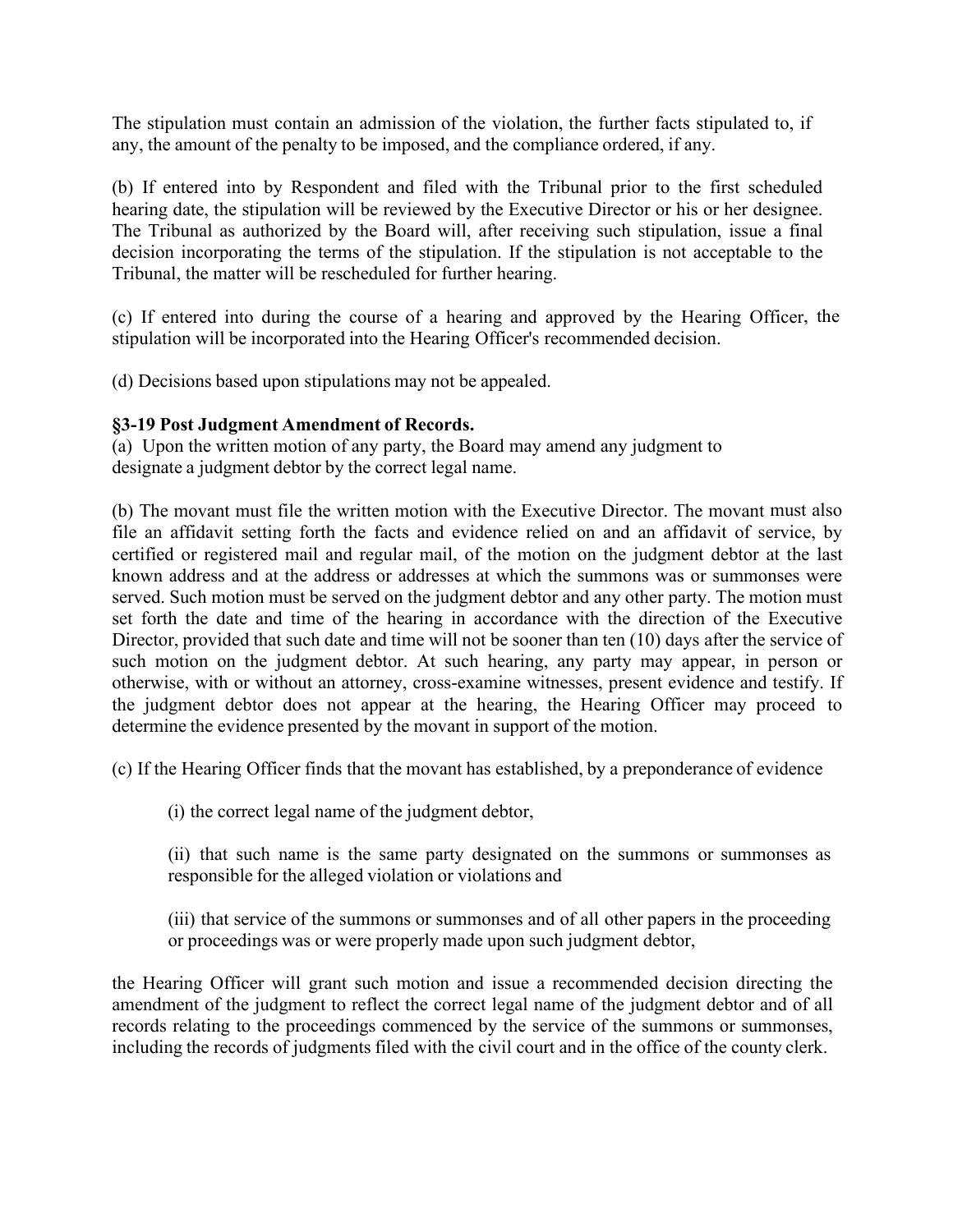(d) The Hearing Officer will file the recommended decision with the Board and OATH will serve the recommended decision on all parties. Any party who appeared at the hearing, in person or otherwise, may file an appeal of such recommended decision in the manner provided in § 6-19 and the Board will render a final decision on the appeal. Such final decision is the final decision of the Board for purposes of review pursuant to Article 78 of the CPLR.

(e) If an appeal is not filed within the time provided for in § 6-19, the Hearing Officer's recommended decision will become the final decision of the Board and is not subject to review pursuant to Article 78 of the CPLR.

(f) An order correcting a judgment does not affect the duration of a judgment. The judgment will remain in full force and effect for eight (8) years from the date that the judgment was originally entered.

# **Subchapter B Special Hearings**

#### **§3-21 Cease and Desist Actions.**

(a) Scope. This section governs cease and desist actions brought by the Board pursuant to Administrative Code §§ 24-178, 24-257, or 24-524, after Respondent has had notice and an opportunity for a hearing on the violations alleged pursuant to the provisions of §§ 24-178, 24- 263, or 24-524, as appropriate, and has failed to comply with orders issued by the Board in such proceedings.

(b) Issuance of Order and Notice. Cease and desist actions are commenced by the Board issuing an order to cease and desist and a notice of special hearing. The order and notice will identify the particular compliance order, previously issued after an adjudicatory hearing or finding of default, which Respondent is alleged to have disregarded, and the activity, equipment, device and/or process involved. The order will direct Respondent to show cause at a special hearing why the equipment, device or process should not be sealed and additional penalties should not be imposed, and will notify Respondent that, if Respondent does not appear as directed, the Board's order will be implemented.

(c) Service. The order to cease and desist and notice of special hearing will be served personally and by regular mail.

# **§3-22 Special Hearing.**

(a) Pre-Sealing Hearing. The special hearing will be presided over by a Hearing Officer who has all of the powers and duties in subchapter C of Chapter 6 of these rules, except as specifically provided in this section. The Hearing Officer may receive evidence presented by the Petitioner who requested the Board to issue the cease and desist order, any intervenor, and the Respondent.

(b) Motions to Intervene.

(1) A person may intervene as of right in a special hearing if such person may be directly and adversely affected by a cease and desist order of the Board. An order imposing a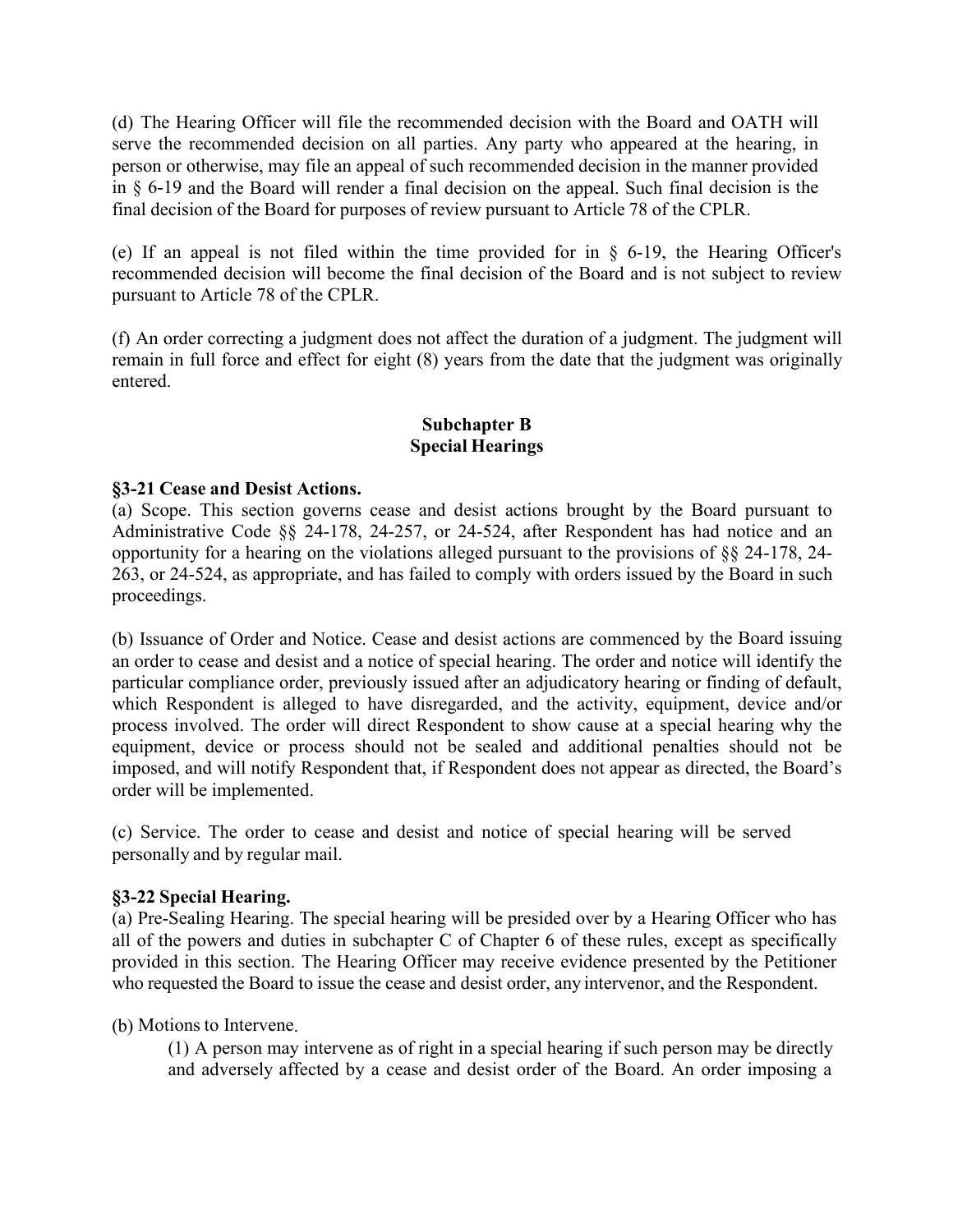monetary penalty is not an order directly or adversely affecting any person other than a Respondent.

(2) Such person intervening as of right must file a written application with the Tribunal and serve it upon each party to the proceeding not less than five (5) days before the special hearing. Such written application must set forth in detail the reasons why the person seeks to intervene. When such written application is made by any person, the matter will be assigned to a Hearing Officer for disposition. Within three (3) days of being served with such written application, any party may file a response and any supporting documents with the Tribunal. Such response and documents, if any, must be served upon the applicant and all other parties.

(3) An intervenor as of right will have all the rights of an original party, except that the Hearing Officer may provide that the intervenor will be bound by orders previously entered or evidence previously received and that the intervenor will not raise issues or seek to add parties which might have been raised or added more properly at an earlier stage of the proceeding.

(c) Report. In lieu of a recommended hearing decision, the Hearing Officer will prepare a report summarizing the evidence and arguments and including the Hearing Officer's findings of fact and recommendation as to whether the sealing should proceed and additional penalties should be imposed. The Hearing Officer will promptly file the report with the Board.

(d) Board Order. Upon receipt of the Hearing Officer's report, the Board may adopt, reject or modify the findings and recommendation, and direct such further hearings or issue such further orders to Respondent as are appropriate under the circumstances to assure correction of the violations. In any case in which the Board issues an order requiring the Respondent to take affirmative action, such order may also require the Respondent to file with the Board a report or reports attesting under oath that the Respondent has complied with the order. Failure to file a required report within the time limit set forth in the order may, in the Board's discretion, constitute a violation of the order regardless of whether the Respondent has otherwise complied with the provisions of the order.

(e) Post-Sealing Hearing. At any time after a sealing has taken place, a Respondent may request a special hearing to present evidence as to why the seal should be removed or sealing order modified. The Respondent must make the request by letter addressed to the Board or the Executive Director or his or her designee. A special post-sealing hearing will then be scheduled and presided over by a Hearing Officer and conducted in accordance with the provisions of subparagraphs(a), (b) and (c) of this section.

# **§3-23 Application for a Temporary or Limited Unsealing or Stay.**

If it appears that remediation undertaken by a Respondent cannot proceed or its effectiveness cannot be tested while a seal remains in place, the Respondent may, by written application addressed to the Executive Director or his or her designee, request that a seal be temporarily removed or stayed for a limited period. The Executive Director or his or her designee may authorize a temporary unsealing or stay of sealing for the above specified reasons for such